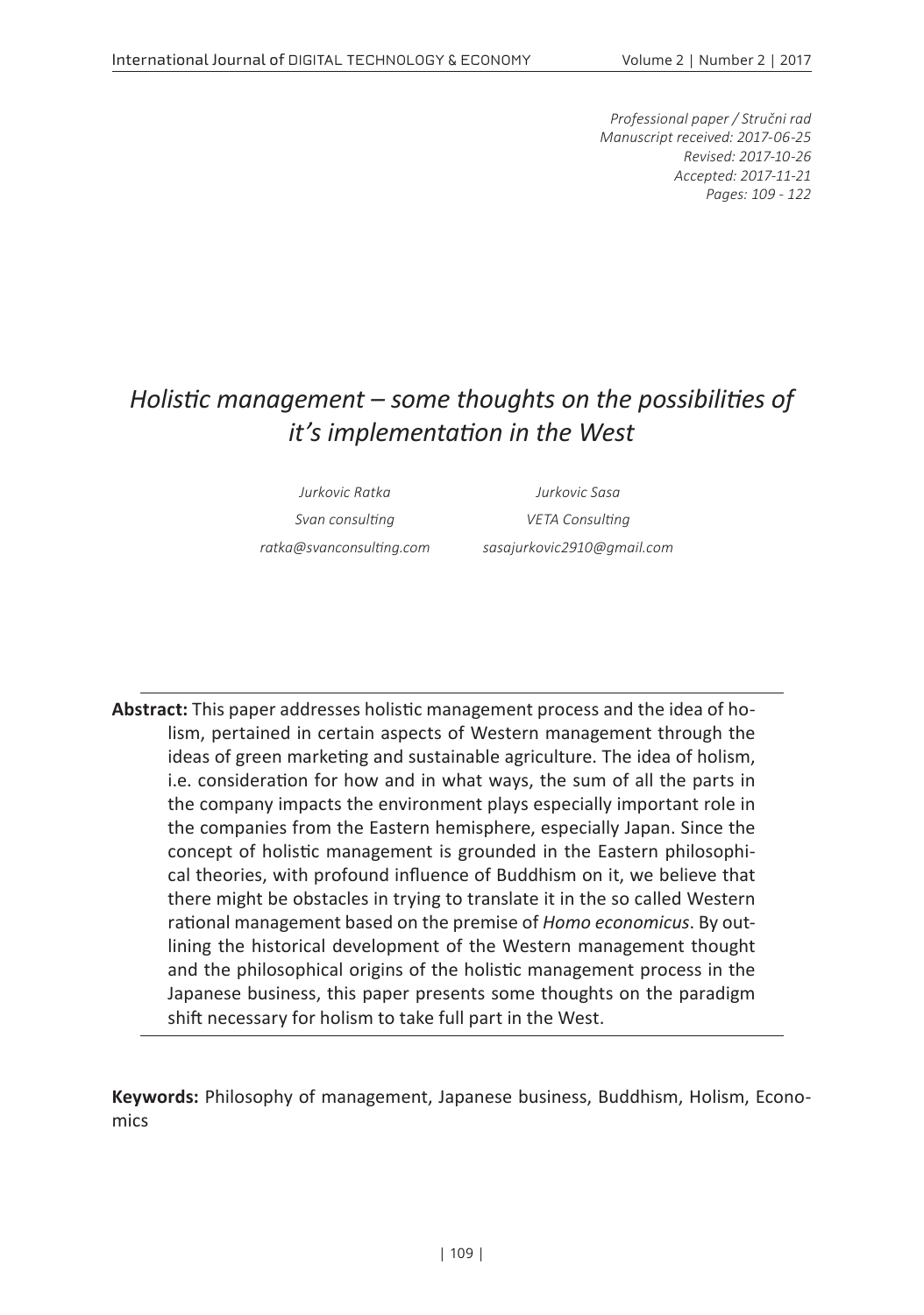# INTRODUCTION1

The purpose of this paper is to address the notion of holistic management process, usually described as one of the main characteristics of the disciplines such as green marketing [14] and sustainable agriculture [18]. For example Peattie (cf. [14]) defines green marketing as: "…the holistic management process responsible for identifying, anticipating and satisfying the requirements of customers and society, in a profitable and sustainable way." (p.28)

The basic premise behind green marketing is the:

*"...holistic strategic perspective that balances sustainability and profits. Green marketing as a field of study has evolved over the years along with the evolution of the conceptualisation of what constitutes being environmentally friendly or "green". With a better understanding of the interactions of firms with the environment, both the definitions and the scope of what issues need to be addressed have changed. Whereas concerns in the earlier years were around pollution, today the concerns are more specific and related to carbon foot-print, ethical labour, fair-trade practices, no animal testing and water consumption...."* [21, p.99]

The idea of holism, i.e. consideration for how and in what ways, the sum of all the parts in the company impacts the overall environment, plays especially important role in the companies from the Eastern hemisphere, especially Japan. Since the concept of holistic management is grounded in the Eastern philosophical theories, with profound influence of Buddhism on it, we believe that there might be obstacles in trying to translate it in the so called western rational management. That said, we will show that examples of companies using holistic management ideas do exist in the West as well, however if we just look at past 17 years or so, starting from Enron, Worldcom, to recent issues with Uber and it's founder Travis Kalanick<sup>2</sup> we can see that economic and business paradigms associated with Western rational management that will be discussed in the following paragraphs, still profoundly influence business in the West.<sup>3</sup>

We argue that for the holistic management process to live out its full potentiality in the West, a prerequisite is a shift in the value paradigms incorporated in the Western thought and management practice. It is the humans that make the most important part of the organizations and our paradigm shift proposes so called spiritual evolution of hu-

- <sup>1</sup> We are grateful for the constructive commentaries received by two anonymous
- reviewers. 2 https://www.thesun.co.uk/news/uknews/2983886/travis-kalanick-uber-ceo-quitwho/, accessed 24.10.2017.
- $3$  In his famous work "The general theory of employment, interest and money", J.M. Keynes has stated: "The ideas of economists and political philosophers, both when they are right and when they are wrong, are more powerful than is commonly understood. Indeed a world is run by little else. Practical men, who believe themselves to be quite exempt from any intellectual influences are usually the slaves of some defunct economist...."(1956, p. 306)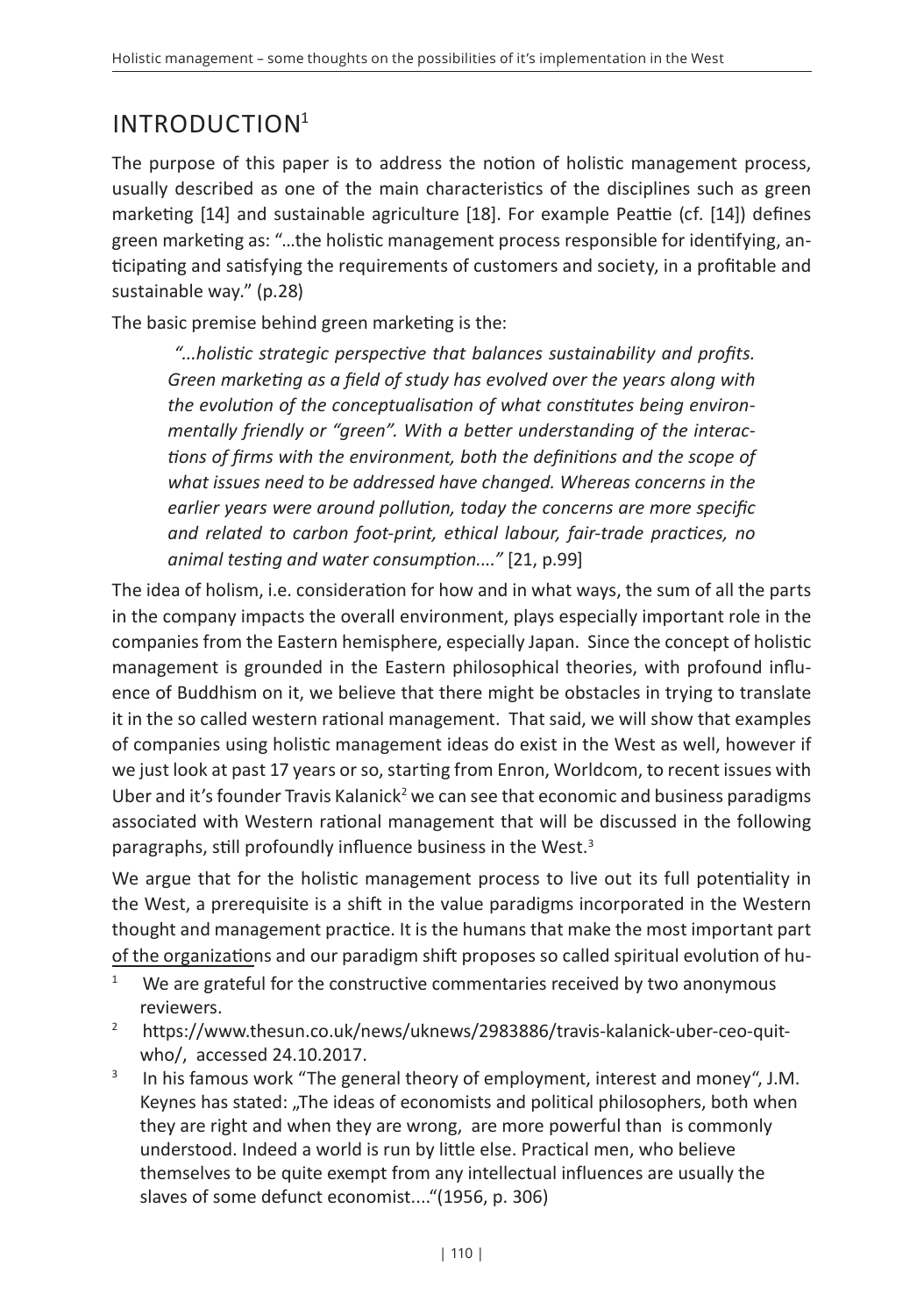man being, the one which will acknowledge holistic concepts such as interdependency, intuitive wisdom, feelings as a beneficial bedrock of Western thought and practice. We believe that through such personal human evolution, the evolution of the organizations and business can happen.

First we will examine the main characteristics of Western rational management, and pay special attention to the idea of *Homo economicus*, the rational economical agent grounded predominantly in the self-interest maximization. We will shortly explain the effects of self-interest maximization on theory and practice found in economics.

Then we will examine the concepts that represent philosophical origins of the holistic management approach [2], in particular:

- 1. the idea of Wa, advocating mutual trust and unselfish and harmonious relations among employees at all levels
- 2. the idea of the Mu, a Buddhist philosophy advocating openness towards the future
- 3. the idea of Shibui, which strives for sensitivity towards other persons and the nature. We might say that idea of Wa is closely connected to the idea of Shibui.

After that we will propose the shift in paradigm value:

- 1. from self-interest pursuing to mutual interest pursuing and selflessnes
- 2. from predominance of rational behaviour to incremental increase in importance of the feelings
- 3. from linearity to "circularity"

## WESTERN RATIONAL MANAGEMENT

Management in the Western world has undergone lots of changes starting from its origins in more primal, entrepreneurial stage signified by the beginnings of the Second industrial revolution to the hard rational organizational stage of the 1950s and 1960s (for discussion see [10]). But whether it is entrepreneurial, primal, based on individuality, economics and economic man or more administratively oriented, seeing people as dependent, depersonalised assets, based on social engineering with structured organizations (preferably hierarchically), their backbone is the same – rational behaviour of humans based on the notion of human self-interest maximization.

## *SELF-INTEREST MAXIMIZATION – THE ECONOMIST'S STRAITJACK-ET*

The founding father of modern economics, Adam Smith and his famous passage on the self-love and regard of the self-interest of the butcher, the brewer and the baker that brings us our dinner, has ensured him the title of the "patron saint of homo economicus"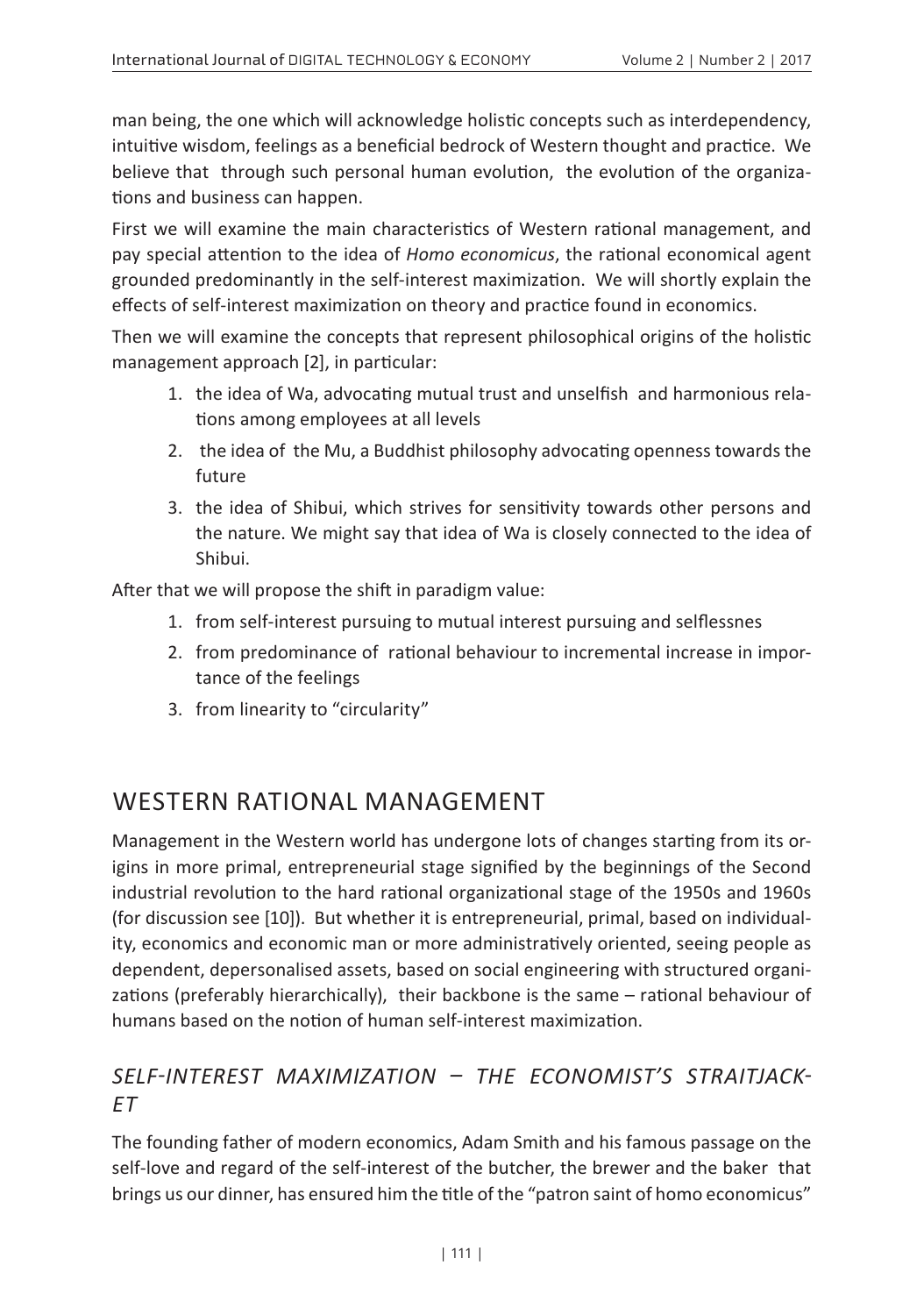([22], p.IX ). *Homo economicus* is the person that behaves in the rational manner, which, amongst other things means that he/she strives to maximize his/her own interest or utility. It is this self-interest and not benevolence that, along with the "invisible hand" guides behaviours on the market that lead towards efficient allocation of resources. It is in this notion that market becomes Darwinian arena where only the fittest survive and the companies consists of "principals", i.e. owners and "agents", i.e. managers who each in its' own right work to promote their self-interest. 4 Thus the sole purpose of the company becomes maximization of profit and the interest of the shareholders.<sup>5</sup> Any other behaviour, such as altruism is considered to be irrational.

There has been much discussion on miss-interpretation of Smith's works (see [9] and [20]), however one thing remains clear, the idea of self-interest pursuing has shaped the economic science and practice for a very long time. Economic science gained reputation of being selfish, putting as its' central point the ideas of competition and individual self-interest and proclaiming it the "natural" law, exhibited in everyday lives as well as on the markets. As Peattie (cf. [14]) states, the ideas of altruism and co-operation were seen as the product of civilization and not in the nature of the person itself.

In his working paper titled "Self interest: The Economist's Straitjacket"6 , Robert Simmons looks upon the economic theories that describe how businesses should be organized and questions the "unquestioning and universal acceptance by economists of self-interest—of shareholders, managers, and employees—as the conceptual foundation for business design and management."7 Dividing the economists into four tribes of: market economists, regulatory economists, macro economists and enlightened economists, he concludes that economists who want to be taken seriously by their peers, cannot abandon self-interest, so deeply ingrained in the economists DNA as the almost canonical first principle and one of the cardinal human motives. Even the enlightened economists are using the term "enlightened self-interest", where business people have moral obligation and duty to change their behaviours and support capitalism as a whole, which sometimes requires subduing the profit maximization doctrine. Although the enlightened economists are proponents of stakeholder rather than shareholder theory the basic premise of their views is still self-interest, i.e. "if business executives fail to redirect their self-interest to support the institutions that enlightened economists favor (e.g., regulators and government agencies), new corporate charters should be imposed

<sup>7</sup> Simmons, op.cit., p.2.

<sup>4</sup> For discussion on principal-agent dilemma, see e.g. Jensen, Michael C. and William H. Meckling. (1976) "Theory of the Firm: Managerial Behavior, Agency Costs and Ownership Structure," Journal of Financial Economics, 3, p. 305–360.

<sup>&</sup>lt;sup>5</sup> Famous Milton Friedman article published in 1970 in the New York Times, titled "The Social Responsibility of Business Is to Increase Its Profits", available online at http://www.nytimes.com/1970/09/13/archives/article-15-no-title.html 6 Simmons, R. (2015). Self interest: The Economist's Straitjacket", at http://www.

hbs.edu/faculty/Publication%20Files/16-045\_2276e3cd-ab73-4ee8-b494- 59488e6e1f0b.pdf, accessed 23.10.2017.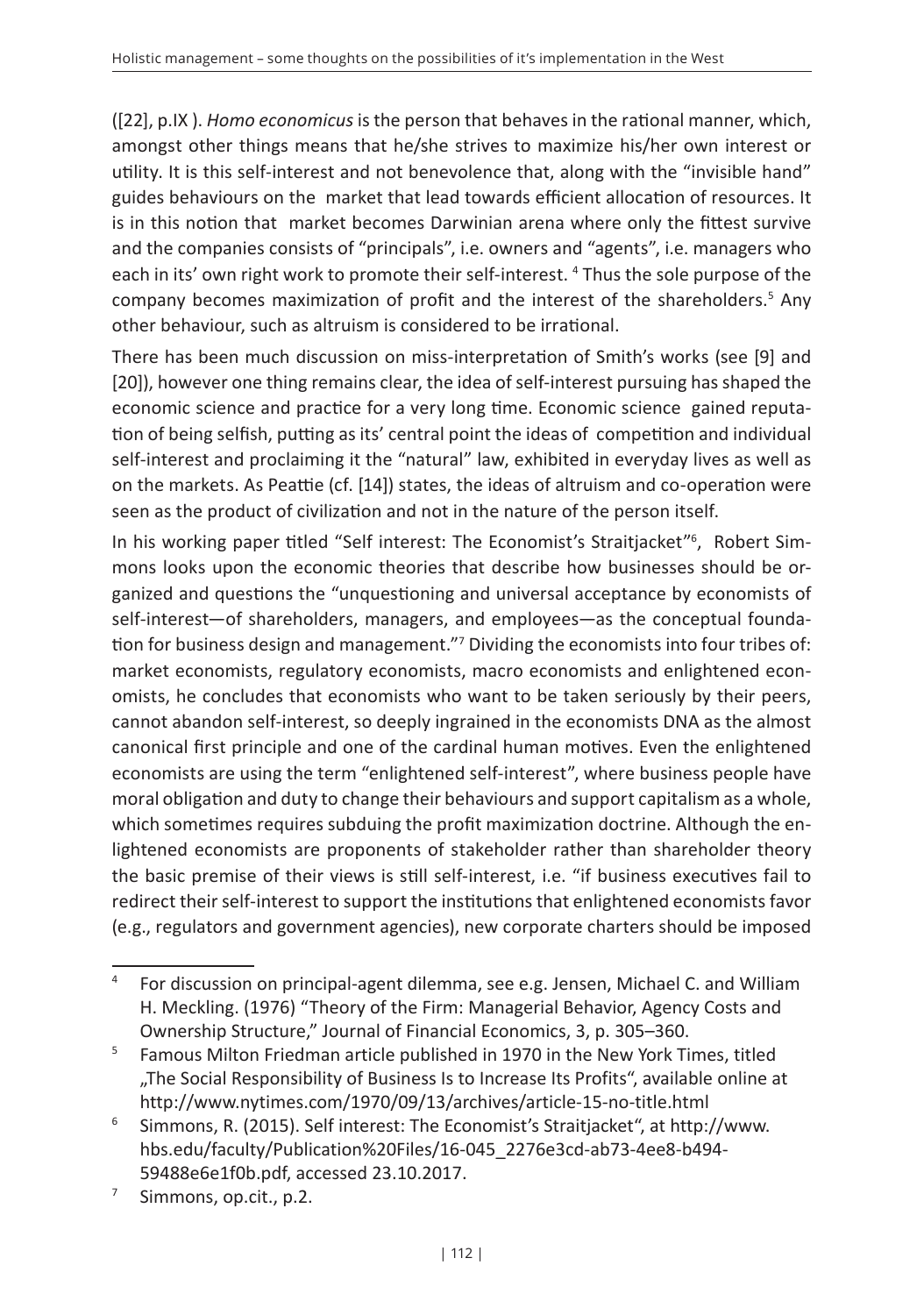that will curtail executive freedom and require business leaders to serve all stakeholders equally."8

The use of self-interest as an important characteristic of human behaviour in economics is quite particular, since rather than being used as simplifying assumption in building of theoretical models of how sometimes people behave, it became "the bedrock behavioural foundation of *Homo economicus*", creating the "intellectual straitjacket that has constrained...theories and contributed to practices that have potential to do significant harm".9

The potentiality to do harm by adhering to such narrow concepts of self-interest maximization has led to penetration of ideology of liberalism into management theories, grounded in pessimistic view on individuals and the institutions, where purpose of social theory becomes restricting social costs of imperfect humans, and ignoring the social multidimensionality of both people and the organizations.  $[6]^{10}$ 

We cannot ignore though the growing body of evidence within behavioural economics experimenting with economic games on sample of students, farmers, workers etc., which have proven that people sometimes do act selfishly, but they are also showing other-regarding behaviours such as altruism, reciprocity and aversion to inequality.<sup>11</sup> Though, many of the experimental findings are still focused on "the decisions of self-interested individuals in the face of different contextual cues".12

- <sup>8</sup> Simmons, ibid., p.17.
- <sup>9</sup> Simmons, ibid., p.19-20.
- $10$  Ghoshal (2005) on influence of management scholarly disciplines on management practitioners has stated the following: "While within individual fields, such as *organization theory or strategic management, authors can and do publish research grounded in very different assumptions and traditions, Friedman's version of liberalism has indeed been colonizing all the management-related disciplines over the last half century. The roots of the ideology lie in the philosophy of radical individualism articulated, among others,by Hume, Bentham, and Locke..... While the philosophy has influenced the work of many scholars in many different institutions, its influence on management research has been largely mediated by the University of Chicago. It is in and through this institution that "liberalism," as Friedman called it, has penetrated economics, law, sociology, social psychology and most other core disciplines, yielding theories such as agency theory, transaction cost economics, game theory, social network analysis, theories of social dilemmas, and so on, that we now routinely draw on both, radicalindividualism and Friedman's liberalism, to frame our research and to guide our teaching..... Combine ideology-based gloomy vision with the process of self-fulfilling prophecy and it is easy to see how theories can induce some of the management behaviors and their associated problems we have witnessed*." (p.84)
- $11$  For thorought discussion and literature review see CORE team of authors publication The Economy, Unit 4: Social Interactions http://www.core-econ.org/ the-economy/book/text/04.html#42-equilibrium-in-the-invisible-hand-game, accessed 24.10.2017. See also Ghoshal, ibid., p.83, Simmons, ibid., p.21-22.
- <sup>12</sup> Simmons, ibid., p. 21.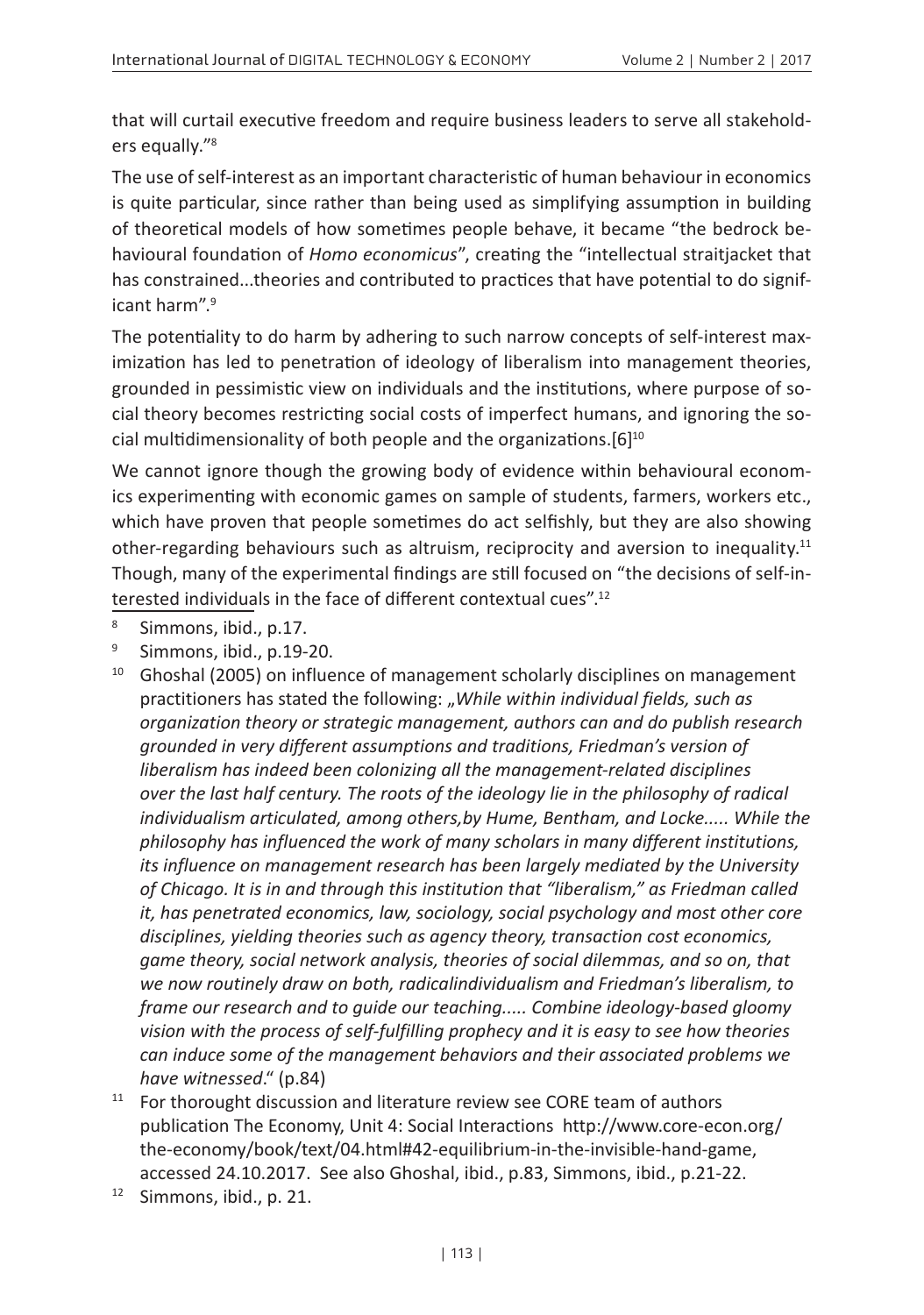# PHILOSOPHICAL ORIGINS OF HOLISM – THE BUDDHISM

It was E.F. Schumacher in the 1960s who first tried to incorporate Buddhist philosophy into modern western economics. However, in the East, and more particularly in Japan, origins of Buddhist-based capitalism can be traced as far as  $16<sup>th</sup>$  and  $17<sup>th</sup>$  century, to the writings of Zen priest Shoshan Suzuki and the economic philosopher Baigan Ishida (Yamamoto quoted in [2]). In order for us to understand such capitalism, one must examine the principles on which upon it relies. One such principles, stated by the priest Shosan Suzuki states that businessmen should become like "living Buddhas" (cf [2]). In the following section we will try to examine what does this "metaphysical" metaphor really mean and then describe 3 important philosophical concepts, from the point of view of the Buddhism, one of the philosophical and religious movements widely translated into Japanese business. Those 3 principles carry within them a basis of holism and holistic management. We acknowledge that those 3 concepts of Wa, Mu and Shibui are also influenced by the other philosophical traditions present in Japan, such as Confucianism and Shintoism, however, without diminishing their influence we believe that the predominant influence on them is one of the Buddhist tradition.

### *BEING LIKE A BUDDHA*

The origins of the Buddhism can be traced to  $6<sup>th</sup>$  century B.C. in India. The Buddha, meaning the enlightened or awakened one was the name given to the Indian prince Siddhartha Gautama, who had attained a state of complete understanding. That understanding being of the existence and the causes of unhappiness and the way which led to cessation of unhappiness. As Dalai Lama [7] states: "It is a fact – a natural fact of life – that each one of us has an innate desire to seek happiness and to overcome suffering…. this aspiration to achieve happiness and overcome suffering is our natural state of being and our natural quest…." (p. 25).

Buddha was not a God, a Divinity. He was simply a man, who, in his life managed to solve the puzzle of the purpose of human being in this world, the thing dwelled upon centuries after him. Being a "living Buddha" means following the natural moral codes, based on the individual's understanding of things through experience. (for discussion see cf [2]) Only through experience, experimentation and not blind faith in anything that Buddha said, individual starts to realize that what he/she does has consequences. The consequences not only on him/her but also on the other people, and of course vice versa – someone else's conducts also have effect on me. The morality that Buddha himself has thought in its' core essence is based on this understanding through experience, of interdependence of all things in a biosphere.

The experience is very important since it is the most "efficient" way through which we learn. Yes, we can read about things, someone can even describe to us things, but only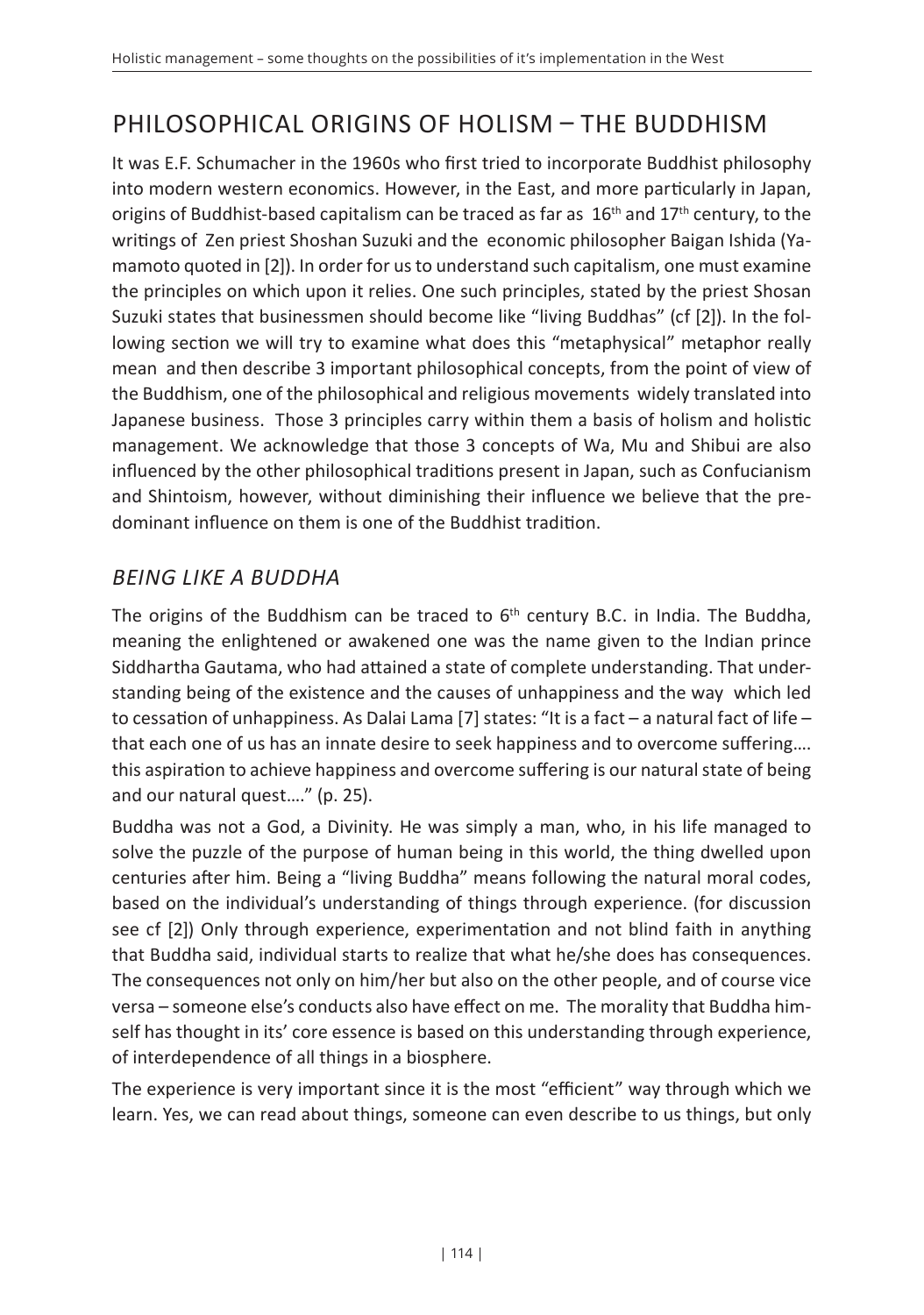by passing through a certain situation is that we really begin to understand it. Therefore, in Buddhism, unlike in other religions there are no deities which one can blame for the things one does not understand. In Buddhism, it is our own ignorance and craving for things that is the cause of our suffering.

But, realizing only interdependence is not enough. It is realizing that, in order for all of us to achieve "sustainability" in this world my self-interest pursuing should be transformed into mutual interest pursuing and ultimately into selflessness. Mutual interest pursuing means that a person enters into relationship in which trust and respect for other person becomes a key to longevity. The person understands that the needs of the other person are also important and should be fulfilled. Since they are in the same boat it is in their mutual interest to row into the same direction. The experience of Buddha states that important thing in order for such a boat to sail in the long-term run successfully, becomes doing the good things and stop doing the evil things. (for discussion see cf [7]).

However, we will argue here that, even with the pursuing of mutual interest, the person has one more level to go in order to really become a living Buddha. It is the phase of the selflessness.

In the phase of mutual interest pursuing one starts to acknowledge and appreciate the needs of another person or to put it more holistically, living beings. In order to realize what the needs of the others are, the person must move a step forward from rational perception and enter into the area of feeling. By feeling here we mean the one's ability to put his/herself into the position of other living being, and really understand who that living being is. In the phase of mutual interest, a person does good things for others, cares for others, but all of that generosity still has elements of selfishness. Saddhatissa [16] sums up that selfishness as:" It becomes apparent to me that I am doing good in order that I may reap the benefits –whether they be in form of increased respect from others or merely increased self-respect." (p.33-34) In this phase it is still me and my self-interest that in the end matters.

The ultimate state of the "living Buddhas" becomes selflessness, i.e. doing good when it does not necessarily produce your personal material or non-material benefit. It is in this state of mind that interdependence in the biosphere becomes a crucial element – benefits of ones' good actions return not just to him/her but to all persons.

It was such philosophical milieu that had a profound influence on the business world of the far East, including the Japan. As Suzuki and Ishida argued in the as early as  $16<sup>th</sup>$  and  $17<sup>th</sup>$  century, the businessmen who trade only for the sake of profit will fail. (cf [2]). What brings success is to keep the needs of consumers and the nation in the forefront of all thinking, planning and working. The concepts of Mu, Shibui and Wa are born out of such philosophical background and are of great influence in Japanese business.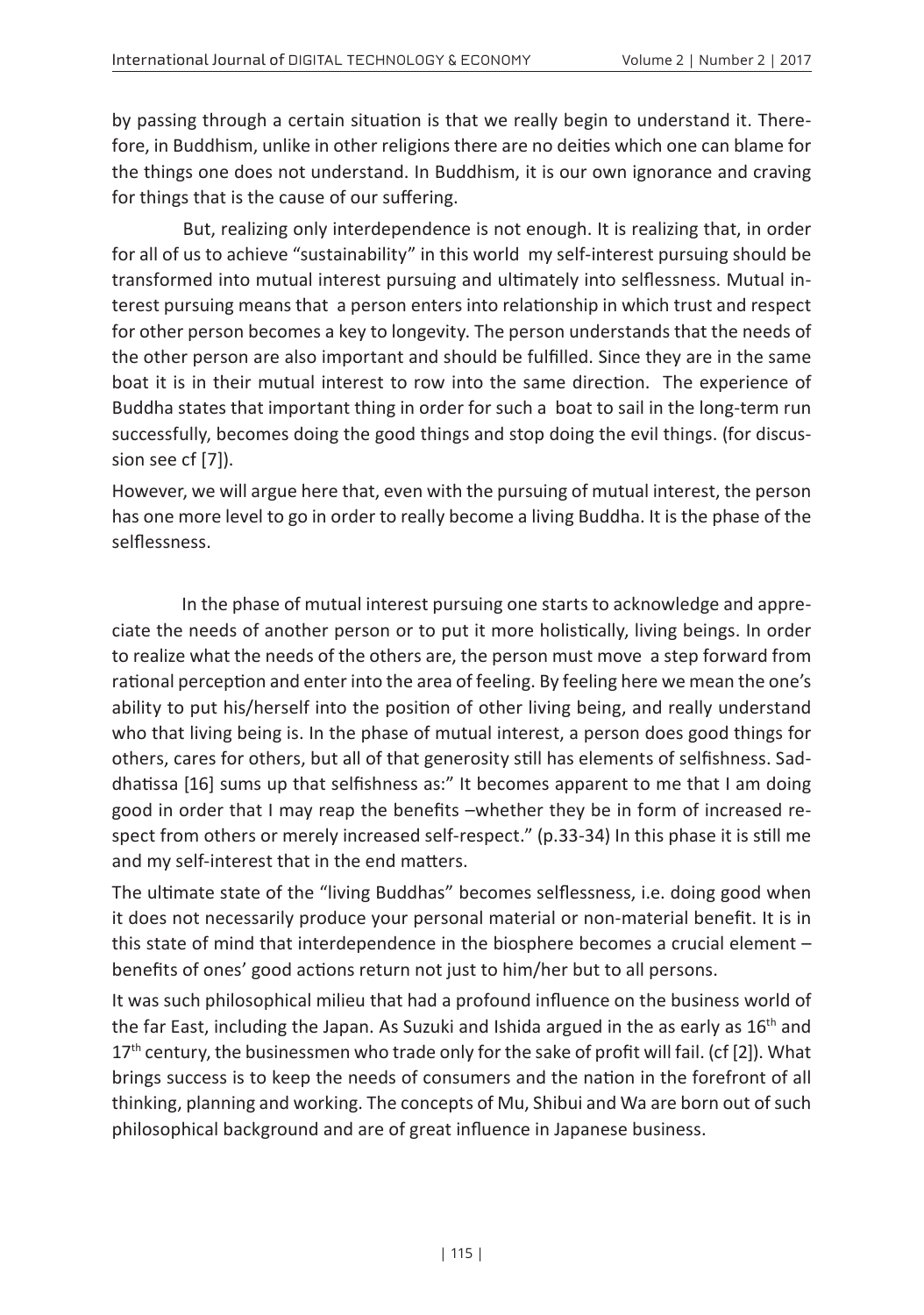## HOLISTIC PRINCIPLES OF JAPANESE BUSINESS

Japanese business success and achievements for the past 50 years have been well described in the literature (see [23], [17], cf [2]). Although possessing its' unique cultural distinctions which can be also attributed as their success factors (such as kaizen or continuous improvement in a pursuit for quality or extraordinary collectivism and striving for a harmony of the group), there are certain concepts which we believe go beyond the distinctive nature of the Japanese culture.<sup>13</sup> Those 3 concepts, widely translated into Japanese business reality, represent more of the implementation of the natural law, and are more universal, pointing towards the human (and consequently, business world's) relationship with the nature and other human beings.

#### **Concept of Wa**

Although Japanese culture is collectivistic, that does not diminish the importance of the influence of the individual. De Mente [2] states that Suzuki's notion of a good businessmen which must put heart and soul into the business to become a living Buddha. However, such devotion carries with itself inevitable care and benevolence towards all the players in the market, so to speak. Also, since all the things in the biosphere and inevitably on the market are interdependent, one effecting the other or being the cause of the other (or, if nothing else, being additional factor which will, along with the real cause effect the being), what becomes very important is trust and confidence, nurtured through harmonious and unselfish relationships.

Since everything goes into the circle, as Wa literally means, translated into business context it would mean functioning of employers and employees in a human-oriented circles instead of in horizontal and vertical layers. Such circular (cause-effect) approach relies heavily on unselfish and trust-based fulfilment of mutual interests and mutual responsibilities in order to achieve harmonious relationships in the company (cf[2]).

#### **The idea of Mu**

The idea of Mu is more of the pure Buddhist concept, meaning "nothingness" or as translated by western managerial thinkers as openness towards future. Lessem [11] explains such openness on the example of Sony's general manager. He claimed that his company had no fixed plans but it was totally open. As Buddhist (in this case Zen Buddhist) lives in the present, keeping his/her mind hollow, so does the company and in that way leaves itself wholly open for whatever future brings. We might say that such approach leaves companies open to all possible opportunities, not limiting itself with planning into certain directions and omitting vast space of possibilities.

Not only that such open or hollow mind becomes open for the opportunities from the market, but also it becomes more open to see the possible interdependencies that influence such market. The world is not only circular but also where there is no-thing

<sup>&</sup>lt;sup>13</sup> We must acknowledge here the important work of the American consultant and statistician W Edwards Deming, who after the WWII helped rebuild Japanese economy through implementation of quality control systems. We are grateful to the anonymous reviewer who pointed this fact to us.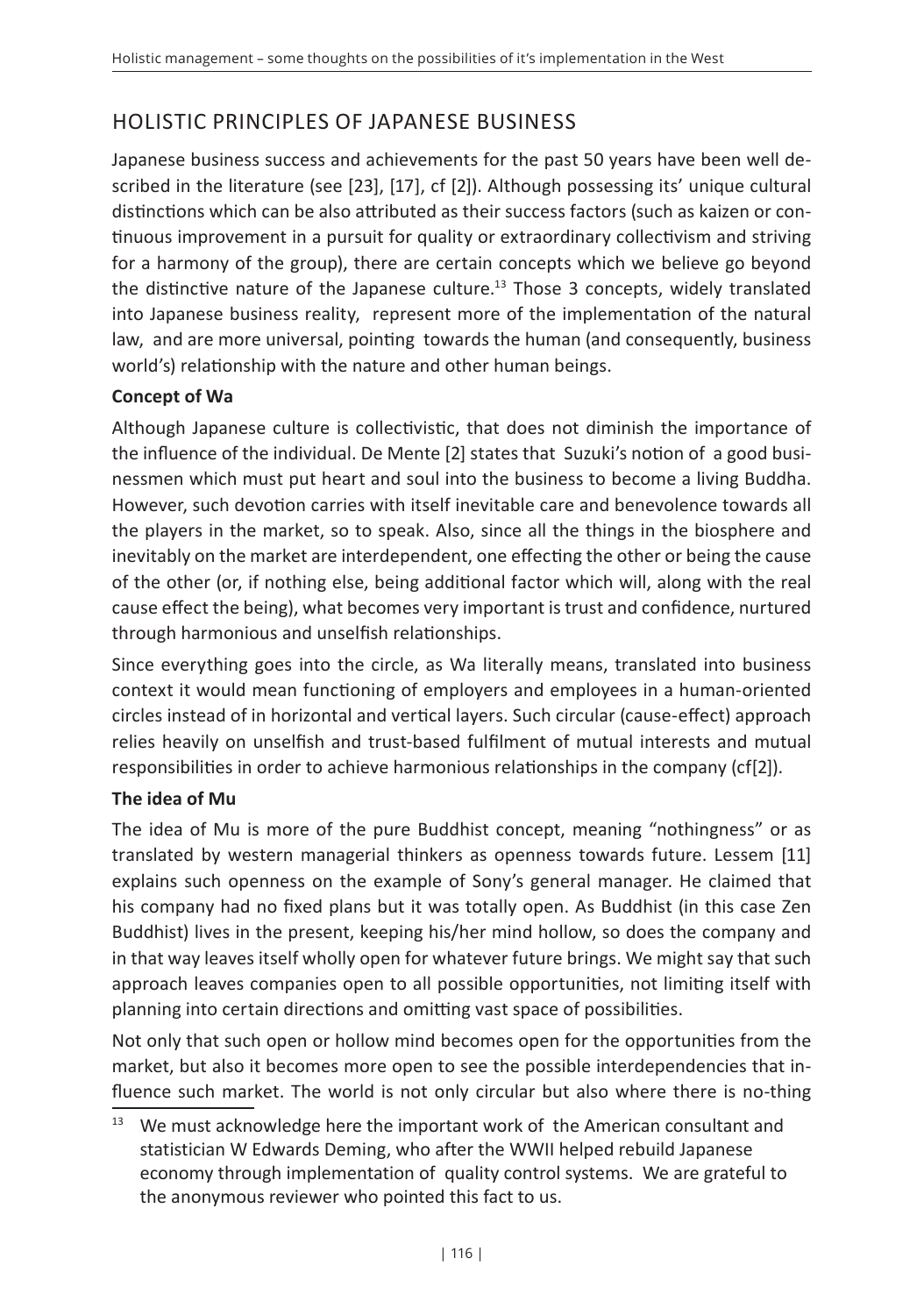there is still something. Or to put it in another way, the space is not empty but it is full of nothingness. And where there is nothing there is a seed of something, and only open mind can spot such seed first and acknowledge it as its' competitive advantage.

#### **The concept of shibui**

Shibui, or sensitivity towards persons and nature is managerial literature associates itself with both Buddhism and Shintoism (see [11] and [17]). This sensitivity towards person and consequently, the whole biosphere, comes from formation and nurturing of relationships based on feelings instead of rationality. The senses or feelings are basis of so called "kansei engineering", developing a production technology which will to the great extent satisfy customer's senses and feelings in product and not just rational notions of price, functionality etc.

In a sense, the concept of Wa is interconnected with the idea of Shibui, since the feelings for the needs of others are the basis of unselfish, trustworthy and harmonious relationships, not only in the company but in the whole biosphere.

The presentation of those 3 important concepts or philosophical ideas, as one might call them, clearly depicts differences in Eastern and Western stream of business thought and practice. However, as they might be a product of different traditions and cultural backgrounds, we believe that their main core idea can be implemented in the West as well. What is needed is our paradigm shift, awareness and realization that in the long run humanity will have to prevail.

## PARADIGM SHIFT

In order for companies to implement holistic management processes within their companies, one has to understand what lies beneath such process. It is not just the understanding of the companies life cycles of products and services and their impact on the nature, it is changing of the awareness of the bearers that lie beneath the concept of the company – the people. It is the people that make decisions in the organizations, it is them who are the foundation of the organizations. What they are they bring into organization, trying to fulfil themselves as human beings, no matter what function they perform. Through their spiritual growth or simply, maturity and self-realization do organizations also grow and evolve, opening the space for holistic management to become implemented.

Such evolution of human awareness also calls for re-evaluation of our value paradigms and the change we are proposing is building upon the various economic and management scholars who have extensively in their respective areas been arguing for a necessity of shift to happen ([6], [12],[19],[20]).

#### **1. from self-interest pursuing to mutual interest pursuing and selflessness**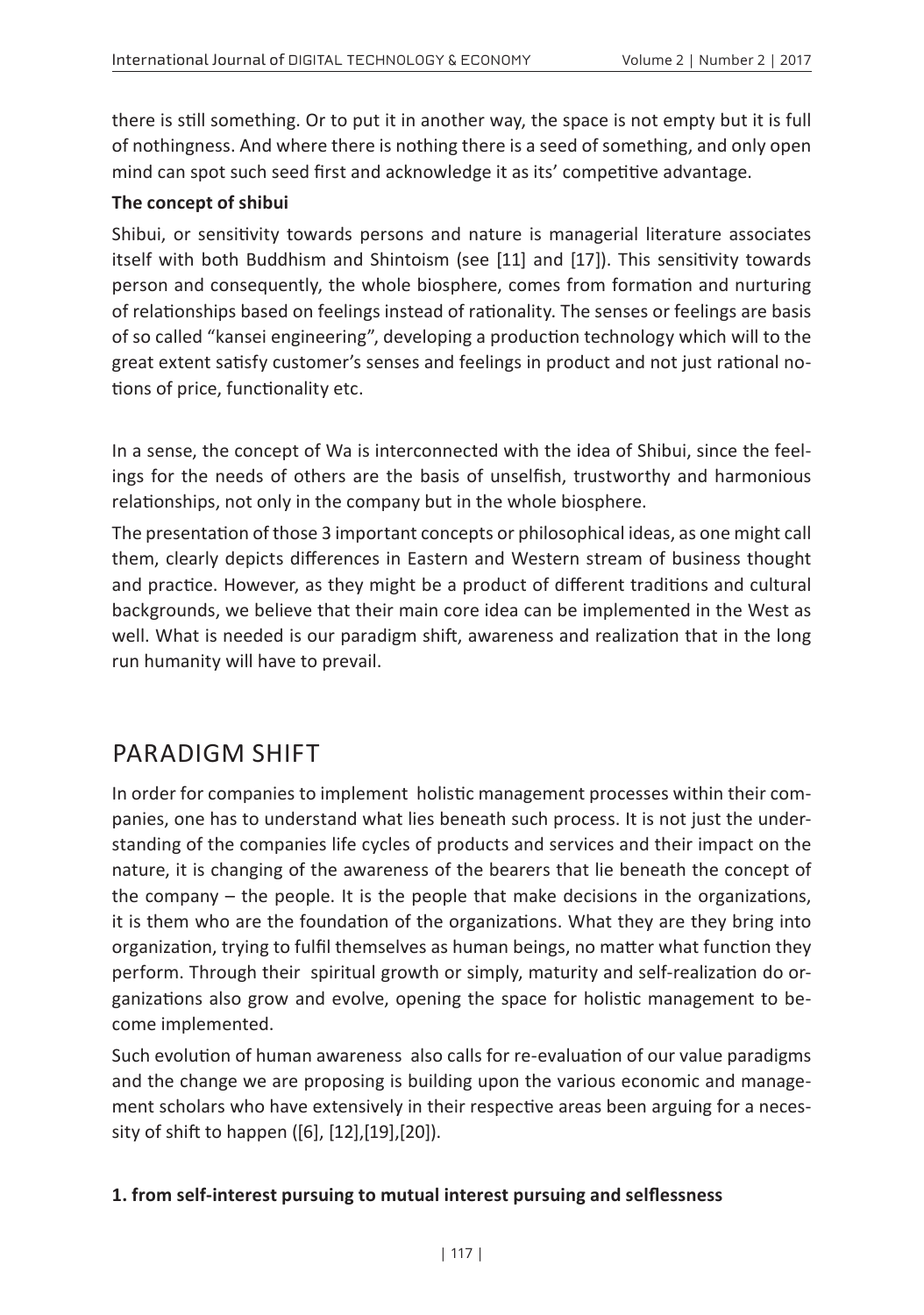In his other important book "The Theory of Moral Sentiments", Adam Smith (1759) has also said: "How selfish soever man may be supposed, there are evidently some principles in his nature which interest him in the fortunes of others, and render their happiness necessary to him, though he derives nothing from it except the pleasure of seeing it."<sup>14</sup> So, although selfish, human beings have a potentiality of other-regarding behaviour, and even selflessness – the ability to enjoy in the happiness of others without reaping any benefit of it.

In many of the business occasions, self-interest is only a fragment of human behaviour, and managers from all walks of life have shown the importance of shared purpose, winning the hearts and minds of employees based on trust and integrity (e.g. Southwest Airlines). As Simmons states: "When economists use the concept of self-interest to develop prescriptions about how to design and operate business organizations, they ignore the fact that, when people work side-by-side in organizations to achieve shared goals, they are not functioning as atomistic actors blindly pursuing their own self-inter- $\rho$ st." 15

Moreover, on top of shareholders agenda and short-term business orientation based on achieving quarterly profits with high level of returns as dictated by the investors, one finds in business arena leaders who are thinking about sustainability and longevity of their companies even when they as CEOs are or will be long gone (e.g. Indra Nooyi from Pepsico, late chairman Ryuzaburo Kaku from Canon<sup>16</sup>).<sup>17</sup>

For almost 40 years now the Dalai Lama talks about the sustainability of the modern world, environment and the humans, that is going to be possible only if our short-term self-interest orientation becomes mutual interest orientation. In the long run, it is the benevolence and care that create trust, long-term cooperation and market morality.<sup>18</sup>

- <sup>16</sup> Ryuzaburo Kaku is famously renowned for implementing and incorporating the idea of Kyosei as a corporate philosophy of Canon. Kyosei is also a basic philosophy behind the institutions such as Caux Round Table. Kaku based his business ideas both on ancient Japanese merchant laws and on reading Western economic thinkers, such as Schumpeter. For more on Kyosei and Kaku see: Kaku, R. (1997): "The Path of Kyosei", Harvard Business Review, July-August,p.55-63.
- $17$  E.g. Indra Nooyi famous talk in Aspen Institute 2014, where she elaborated on strategic change she and her management team did with Pepsico in diverting the company's resources into more healthy portfolio of products. Group of investors in 2012 dubbed her investment into healthy nutrition unnecessary sacrifice of short-term profits. Her philosophy is that a CEO should run a company not for the duration of his/her mandate but for the duration of the company itself which should be for decades ones the CEO is gone. See https://www.youtube.com/ watch?v=KzLpryLUYsk, accessed 24.10.2017.
- <sup>18</sup> For more see thorough explanations on https://www.dalailama.com/messages, accessed 20.6.2017.

<sup>14</sup> Available at http://www.econlib.org/library/Smith/smMS1.html, accessed 24.10.2017.

<sup>15</sup> Simmons, ibid., p.28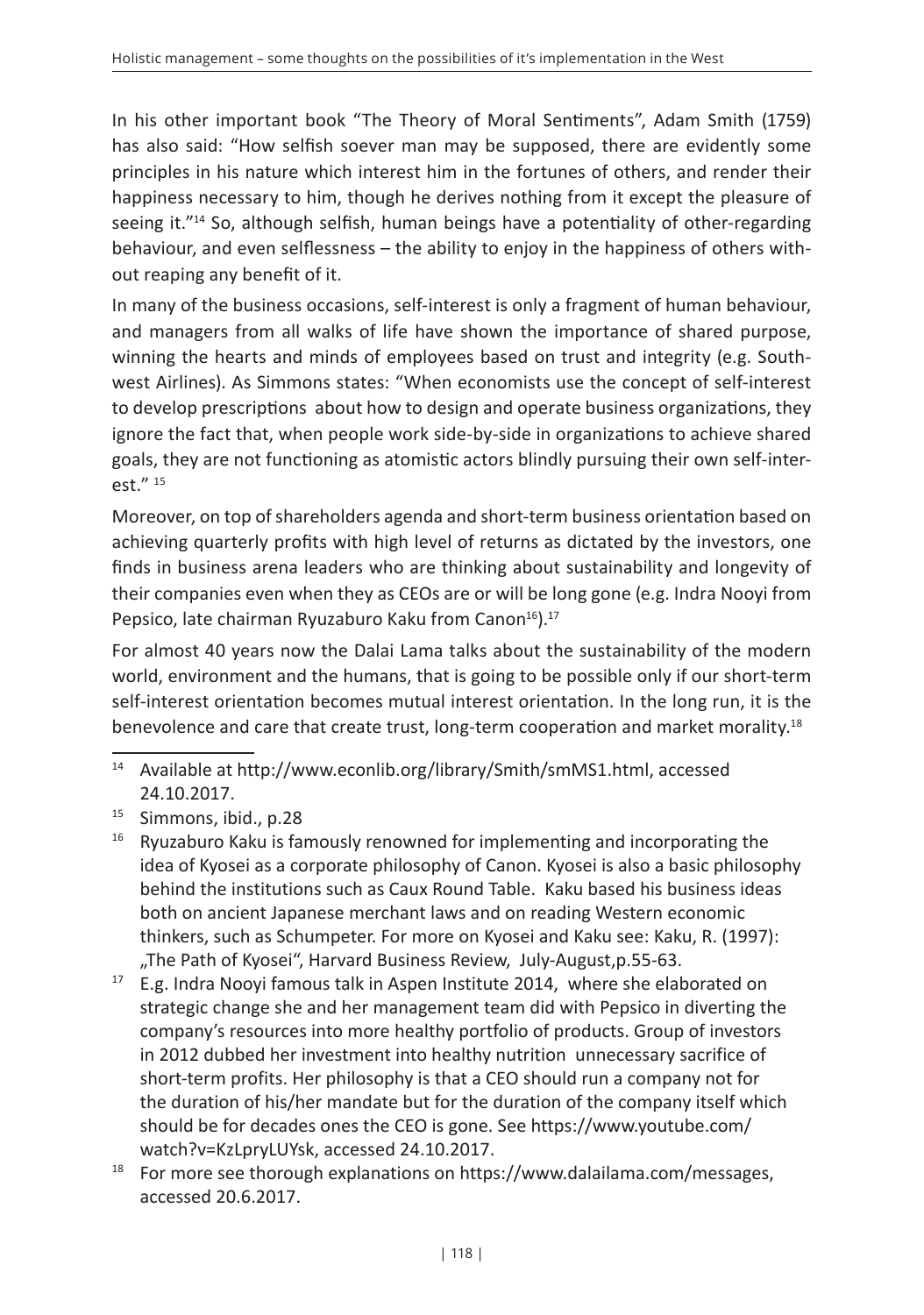However, living in the  $4<sup>th</sup>$  industrial revolution as coined by the World Economic Forum<sup>19</sup> where artificial intelligence, digital and gig economy, sharing platforms are something we are already experiencing in the business world around us. With inevitable improvements for our lives as consumers, employees and employers, there are also perils of precarious work<sup>20</sup>, algorithms managing employees<sup>21</sup> and deciding upon the work itself and general disillusionment with levels and redistribution of income and fairness in business $22$ .

#### **2. from predominance of rational behaviour to incremental increase in importance of the feelings**

benevolence and care inevitably carry within them feelings and a dose of altruistic behaviour rather than rationality as such. In the economic sense, it is irrational behaviour, since its' basis is not pure self-interest, but rather mutual interest and selflessnes. With benevolence and care concepts such as compassion, understanding, "putting yourself in other person's position" become important rather than scientific rationale. For Japanese managers "the corporations is the precinct in which managers and workers alike search for the meaning of life. The bond that unites all personnel is this shared mission of the heart and soul". (cf [21], p. X)

With the evolution of the humanities in the Western world, we believe that predominantly rational behaviour will be replaced more by feelings and altruism, "intuitive wisdom" as Dossi (cf [3]) calls it. It is an incremental process, but practice all around us (organizations such as Medecin Sans Frontieres, persons such as Dalai Lama, leaders such as Yvon Chouinard from Patagonia, Herb Kelleher and Colleen Barrett from Southwest Airlines) shows us that this is happening.

#### **3. from linearity to "circularity"**

"circularity" here simply means acknowledging the interdependence of all things instead of their independence. In the world which has become one global arena, independence as political state must accept the interdependence as the social and moral state. This is important on the micro-level of interaction between humans for example in different organizational units, as well as on the macro-level of nations and big multinational companies, that effect thousands of people around the world. Becoming aware that what one person or organization does have effects on many of the elements of

<sup>19</sup> https://www.weforum.org/agenda/2016/01/the-fourth-industrial-revolution-whatit-means-and-how-to-respond/, accessed 24.10.2017.

<sup>&</sup>lt;sup>20</sup> https://www.laborrights.org/issues/precarious-work, accessed 24.10.2017.

<sup>&</sup>lt;sup>21</sup> When your boss is an algorithm, https://www.ft.com/content/88fdc58e-754f-11e6b60a-de4532d5ea35?mhq5j=e7, accessed 24.10.2017.

<sup>&</sup>lt;sup>22</sup> https://www.weforum.org/agenda/2016/01/the-fourth-industrial-revolution-whatit-means-and-how-to-respond/, accessed 24.10.2017.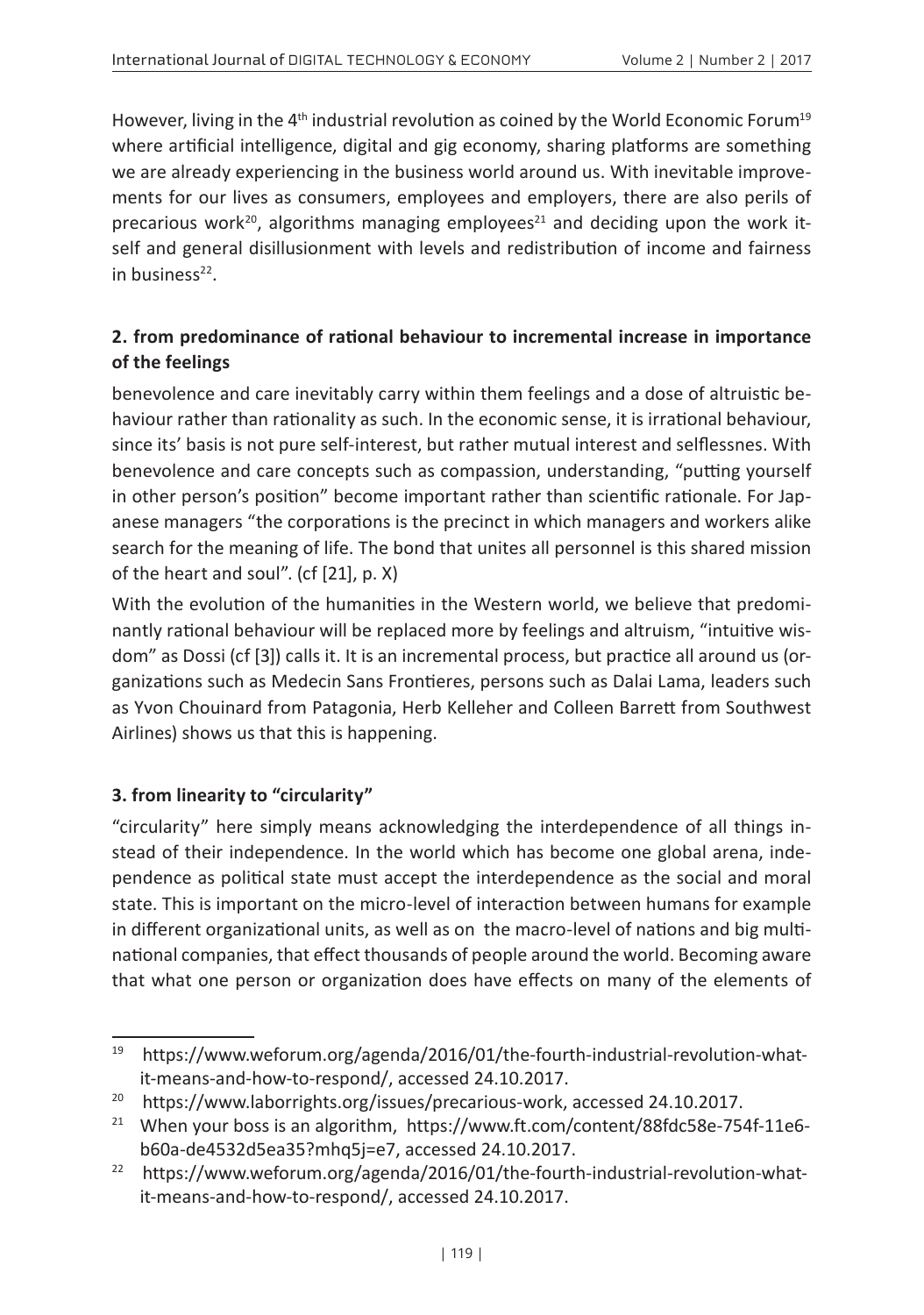the biosphere: other humans, Nature, other organizations, is what becomes universal responsibility, irrespective of culture, race or nationality.

One of the examples in the West is the company Patagonia, producing outdoor clothing and gear. According to their founder Yvon Chouinard, they realized the hard way the interdependence and the effect their production has both on the people and the nature. In one episode, the workers at Patagonia got ill, due to malfunctioning of the ventilation system in the factory which then revealed the true nature of the problem – workers have been poisoned with formalin, the substance ordinarily used to prevent cotton fabric from wrinkling. Instead of just fixing the ventilation and continue with business as usual, Chouinard and his team went to inspect their entire supply chain, starting from inspecting how the cotton is grown.

Realizing that production of cotton was heavily polluting the rivers and lakes due to extensive usage of chemicals, Patagonia switched to using only organic cotton. On top of taking care of the raw base behind their garments, they also take good care of other aspects of their supply chain, such as improving the lives of not just their internal labour force but also outsourced labour they use (they produce in so called Fair Trade Certified Factories).

They are keen environmentalists, with philosophy of consuming less but consuming quality durable clothing, that can be repaired and reused. With years, Patagonia has become powerful enough to sit with legislators and have their say regarding issues such as global warming, protection of public lands, human trafficking, sweatshops etc. They have so far donated over 82 million dollars to the NGOs for environmental and other purposes.

The story of Patagonia and Chouinard, clearly tell that more the power individuals have (power to influence events) , the more responsibility is in their hands, not just towards one dominant stream, but towards all living beings in the biosphere.

# CONCLUSION

In this paper, we have tried to address the holistic management and holism as such by discovering the philosophical roots of its' origin in Buddhism. We have shortly touched upon its' application within the area of green marketing, and have focused more on its' application in the business philosophy permeating Japanese business.

The idea behind holistic management, based on interdependence, benevolence, care, feelings and senses, is in stark contrast with the ideas of traditional economical thinking found in the West both in scholarly and business setting. The dominance of rational, self-interest maximization seeking *Homo economicus*, together with the ideas of liberalism and stark individualism have created ideology based on pessimistic assumptions about humans and organizations, which as such permeates management and economic theories taught at business schools. (cf.[6]) Although experiments in behavioural eco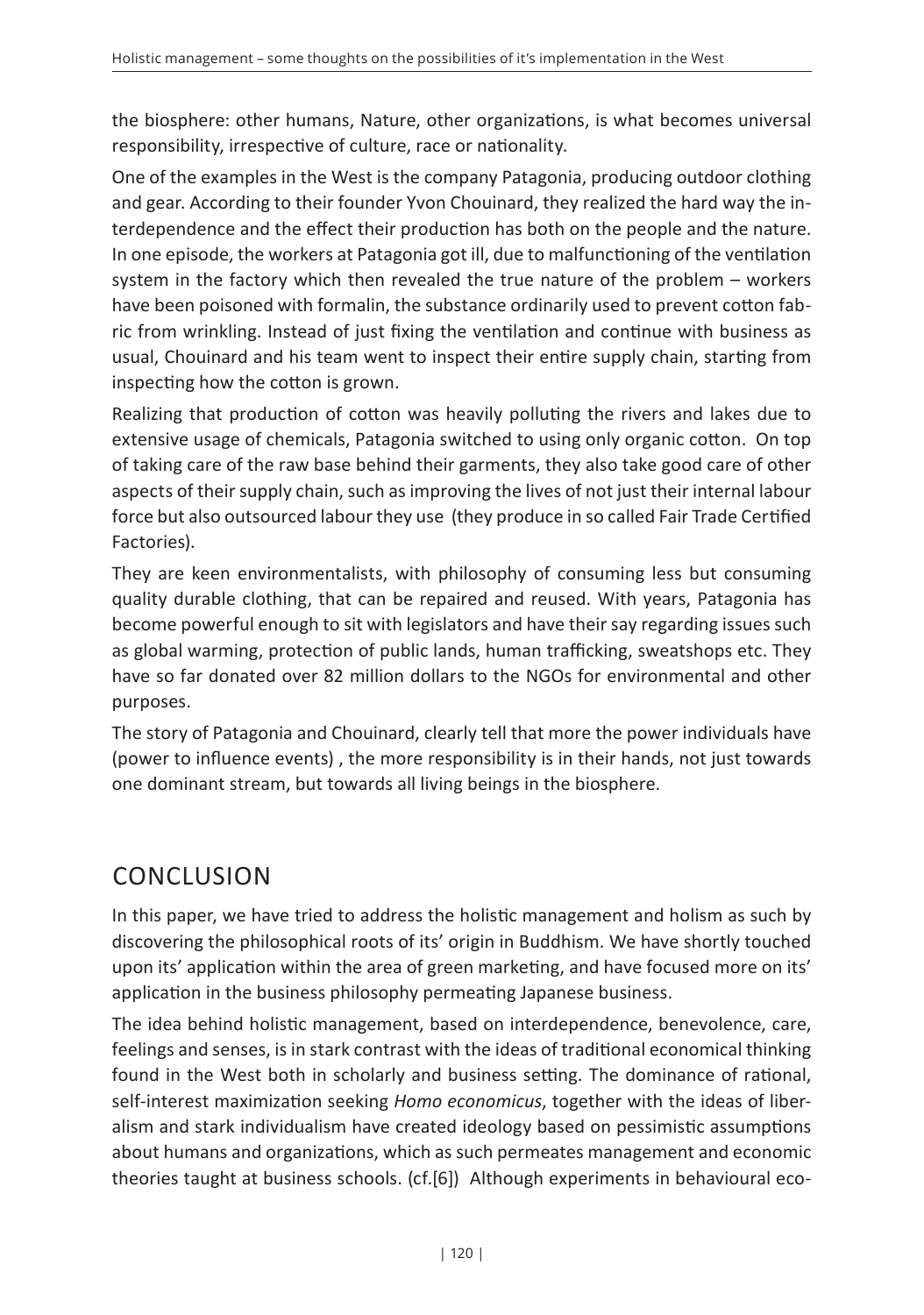nomics have shown that people behave very often in selfless, altruistic and other-regarding way, many of experiments performed using economic games, are still based on the premise of self-interest as a core human characteristic.<sup>23</sup>

Our goal was to assess holism as the quality of relationships in the environment. Such relationships bare characteristics of "irrationality", according to economics, since they are not predominantly based on self-interest pursuing, reductionalism and compartmentalisation (cf [14]). Instead they are based on awareness of biospheric interdependence of all beings, feelings and senses, benevolence and care.

With such background, it becomes a problem incorporating such concepts into Western thought and practice, in particular the business one. Our paradigm shift, built on the ideas of scholars and business people found both in the West and the East, asks for another evolution of human beings, which will acknowledge that good business behaviour is not only based on rationality, selfishness and profit maximization, greed and "kill or be killed" competition, but on accepting human beings as complex, emotional and rational, able to create value for others as well as one selves in business and still create profit. With the ideas presented in this paper, we as the authors blessed and privileged to have "legs" both in business and academic setting, hope to give our humble and small contribution to the Positive Organizational Scholarship (POS)<sup>24</sup> body of research.

#### REFERENCES

- [1] [1] Buchholz, R.A. (1991). Corporate Responsibility and the Good Society: From Economics to Ecology, Business Horizons, no.34, vol.4, p. 19-31.
- [2] [2] De Mente, B.L.(1994). Japanese Etiquette and Ethics in Business 6th edition. Chicago: NTC Business Books
- [3] [3] Dossi, P. (1992). One Half of the Sky. In *Green Business Opportunities: The Profit Potential (eds. Koechlin, D. and Muller, K.)*. London: Financial Times/Pitman Publishing
- [4] [4] Drucker, P. (1993). Management: Tasks, Responsibilities and Practices. New York: HarperBusiness. Paperback.
- [5] [5] Elkington, J. and Hailes, J. (1988). The Green Consumer Guide. London: Victor Gollancz
- [6] [6] Goshal, Sumantra. (2005). "Bad Management Theories are Destroying Good Management Practices," Academy of Management Learning & Education , 4(1), p. 75-91.
- [7] [7] Gyatso, T. the Fourteenth Dalai Lama. (2003). A Simple Path: Basic Buddhist Teachings by His Holiness the Dalai Lama. Paperback. London: Thorsons
- [8] [8] Hopfenbeck, W.(1992). The Green Management Revolution: Lessons in Environmental Excellence. Engelwood Cliffs, NJ: Prentice Hall

<sup>23</sup> Simmons, ibid., p. 21.

<sup>&</sup>lt;sup>24</sup> For more see http://positiveorgs.bus.umich.edu/, accessed 25.10.2017.